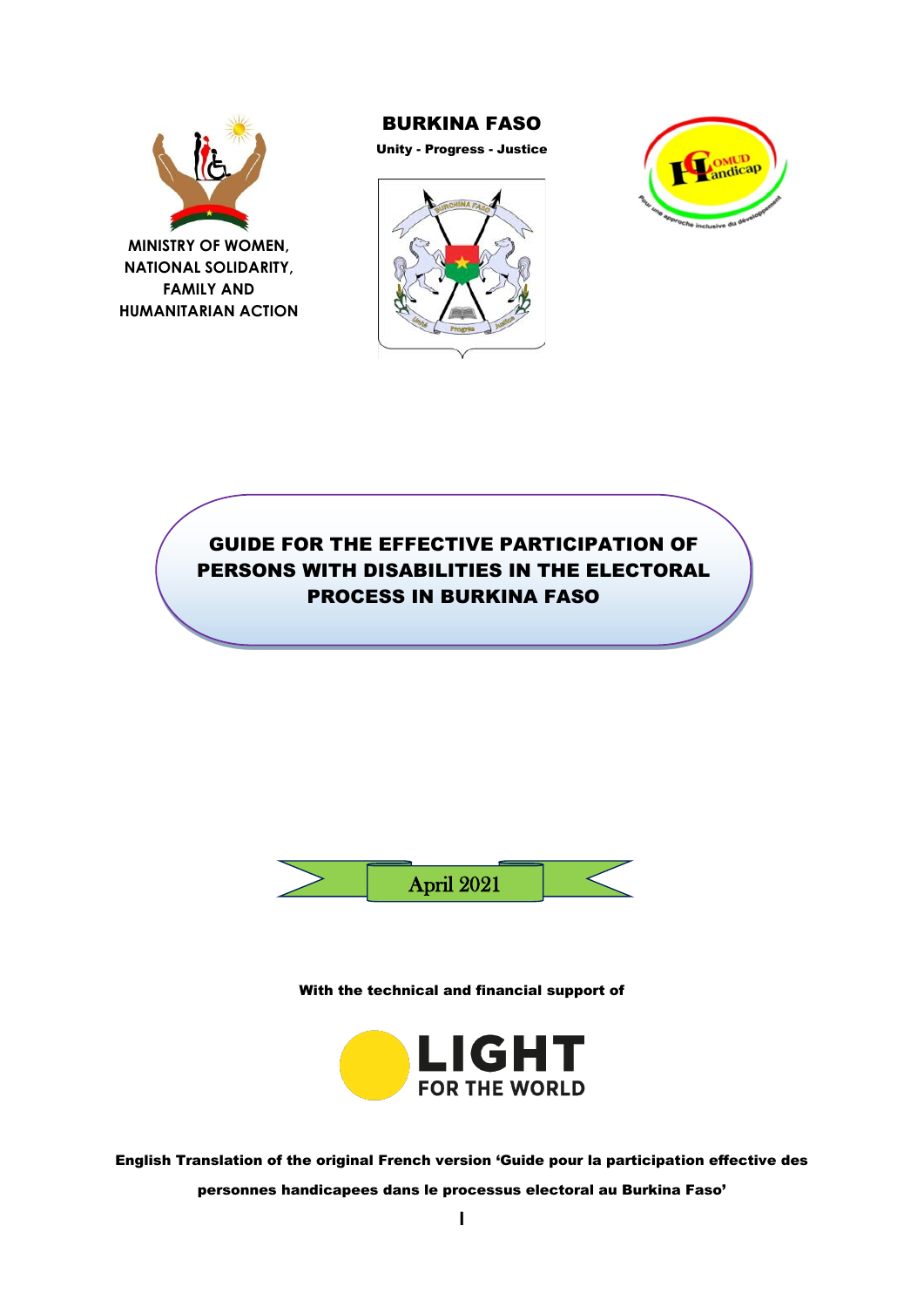<span id="page-1-0"></span>

| <b>CONTENTS</b> |
|-----------------|
|-----------------|

| $\mathbf{I}$                                                                |        |                                                                                        |  |  |  |
|-----------------------------------------------------------------------------|--------|----------------------------------------------------------------------------------------|--|--|--|
| $\mathbf{H}$                                                                |        | OVERVIEW OF THE SITUATION OF PEOPLE WITH DISABILITIES IN BURKINA                       |  |  |  |
| $\mathbf{III}$                                                              |        | LEGAL PROVISIONS FOR THE PARTICIPATION OF PERSONS WITH DISABILITIES                    |  |  |  |
| BARRIERS TO THE EFFECTIVE PARTICIPATION OF PERSONS WITH DISABILITIES<br>IV. |        |                                                                                        |  |  |  |
|                                                                             | IV.1   | Social exclusion of people with disabilities linked to negative social representations |  |  |  |
|                                                                             | IV.2   |                                                                                        |  |  |  |
|                                                                             | IV.2.1 |                                                                                        |  |  |  |
|                                                                             | IV.2.2 |                                                                                        |  |  |  |
|                                                                             | IV.2.3 |                                                                                        |  |  |  |
|                                                                             | IV.2.4 |                                                                                        |  |  |  |
| ARRANGEMENTS FOR THE EFFECTIVE PARTICIPATION OF PWDs IN THE<br>V            |        |                                                                                        |  |  |  |
|                                                                             | V.1    |                                                                                        |  |  |  |
|                                                                             | V.1.1  |                                                                                        |  |  |  |
|                                                                             | V.1.2  |                                                                                        |  |  |  |
|                                                                             | V.1.3  |                                                                                        |  |  |  |
|                                                                             | V.1.4  |                                                                                        |  |  |  |
|                                                                             | V.1.5  |                                                                                        |  |  |  |
| VI                                                                          |        |                                                                                        |  |  |  |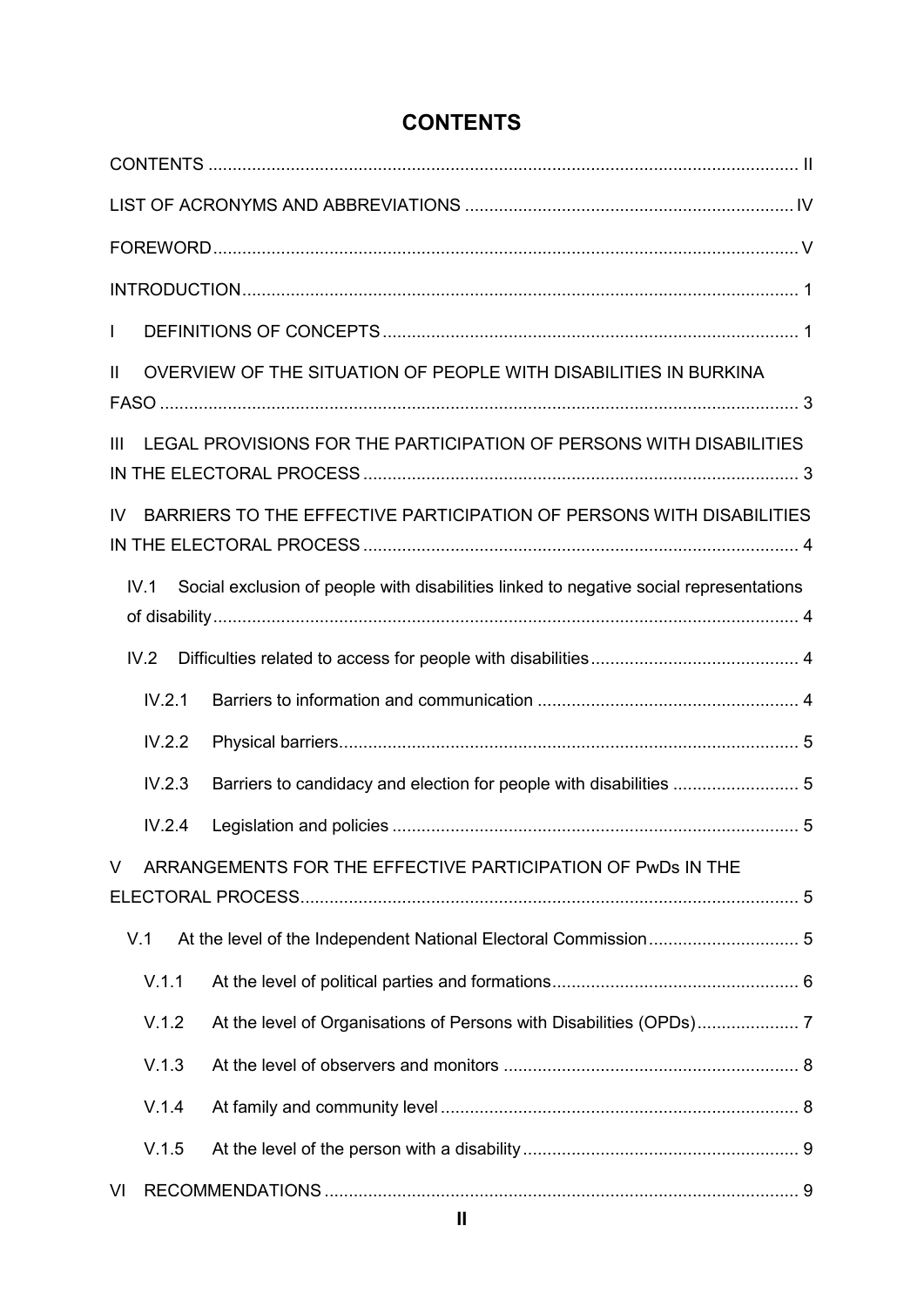| VI.1 |                                                       |  |  |  |  |
|------|-------------------------------------------------------|--|--|--|--|
| VI.2 |                                                       |  |  |  |  |
| VI.3 |                                                       |  |  |  |  |
| VI.4 |                                                       |  |  |  |  |
| VI.5 |                                                       |  |  |  |  |
| VL6. |                                                       |  |  |  |  |
| VI.7 |                                                       |  |  |  |  |
| VI.8 |                                                       |  |  |  |  |
|      |                                                       |  |  |  |  |
| VII  | FOLLOW-UP MECHANISM for the EVALUATION OF THE GUIDE'S |  |  |  |  |
|      |                                                       |  |  |  |  |
|      |                                                       |  |  |  |  |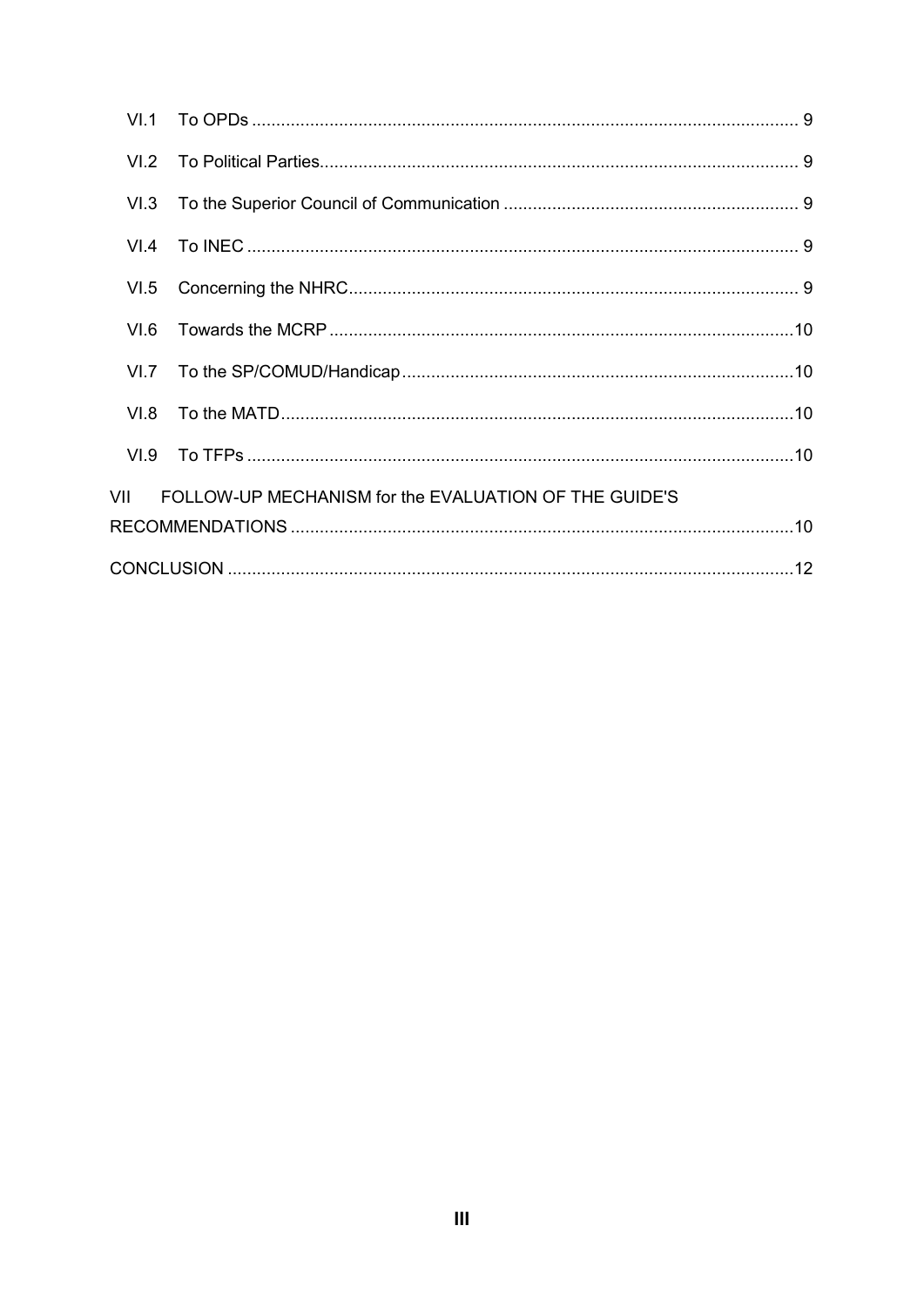# **LIST OF ACRONYMS AND ABBREVIATIONS**

<span id="page-3-0"></span>

| <b>CRPD:</b>           | Convention on the Rights of Persons with Disabilities                                                                                                       |
|------------------------|-------------------------------------------------------------------------------------------------------------------------------------------------------------|
| <b>INEC:</b>           | <b>Independent National Electoral Commission</b>                                                                                                            |
| <b>COMUD/Handicap:</b> | National Multisectoral Council for the Protection and<br>Promotion of the Rights of Persons with Disabilities                                               |
| CSC:                   | <b>Superior Council of Communication</b>                                                                                                                    |
| <b>NHRC:</b>           | National Human Rights Commission                                                                                                                            |
| <b>MATD:</b>           | Ministry of Territorial Administration and Decentralisation                                                                                                 |
| <b>MCRP:</b>           | Ministry of Communication and Relations with Parliament                                                                                                     |
| <b>MFSNFAH:</b>        | Ministry of Women, National Solidarity, Family and<br><b>Humanitarian Action</b>                                                                            |
| <b>MJDHPC:</b>         | Ministry of Justice, Human Rights and Civic Promotion                                                                                                       |
| OPD:                   | Organisation of Persons with Disabilities                                                                                                                   |
| <b>PwDs:</b>           | People with Disabilities                                                                                                                                    |
| SP/COMUD/Handicap:     | <b>Permanent Secretariat of the National Multisectoral</b><br>Council for the Protection and Promotion of the Rights of<br><b>Persons with Disabilities</b> |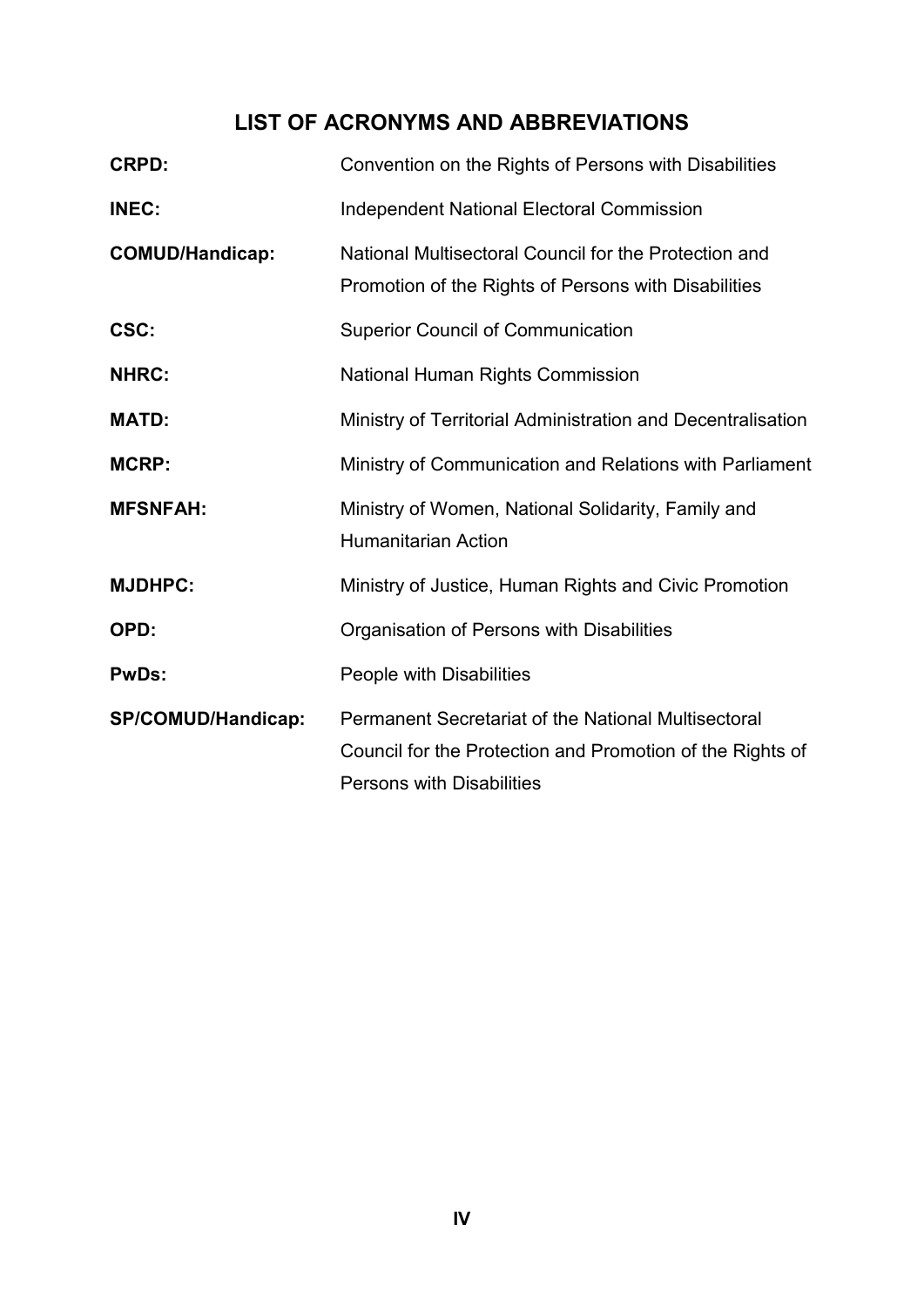## **FOREWORD**

<span id="page-4-0"></span>Participation in elections is the foundation of democracy and citizenship. Voting or standing as a candidate in an election are official means of participation.

Based on the idea that everyone affected by a decision has the right to take part in the decision-making process, it is, therefore, the responsibility of public authorities to educate and inform citizens and to encourage their participation in electoral processes.

However, difficulties remain and hinder the participation of some citizens, particularly people with disabilities, in the various electoral consultations organised by our country.

Stakeholders noted several shortcomings related to electoral events.

In order to overcome these difficulties, there is a need to develop a policy document for elections that take into account all citizens, including people with disabilities, in accordance with the relevant legislation.

This document aims to create favourable conditions to facilitate the participation of people with disabilities in the various elections in Burkina Faso.

To this end, this policy paper identifies barriers to the effective participation of people with disabilities in elections and proposes conditions for inclusive elections.

It is the result of a participatory and inclusive approach.

I would like to express my gratitude to all those who have contributed to the preparation of this document.

And as His Excellency Mr Roch Marc Christian KABORE, President of Burkina Faso, said "*no Burkinabe should be left on the sidelines of development*".

May we build on this document to create the conditions for inclusive electoral processes.

> **The Minister of Women, National Solidarity, Family and Humanitarian Action**

**Hélène Marie Laurence ILBOUDO/MARCHAL** 

*Officer of the Order of the Stallion*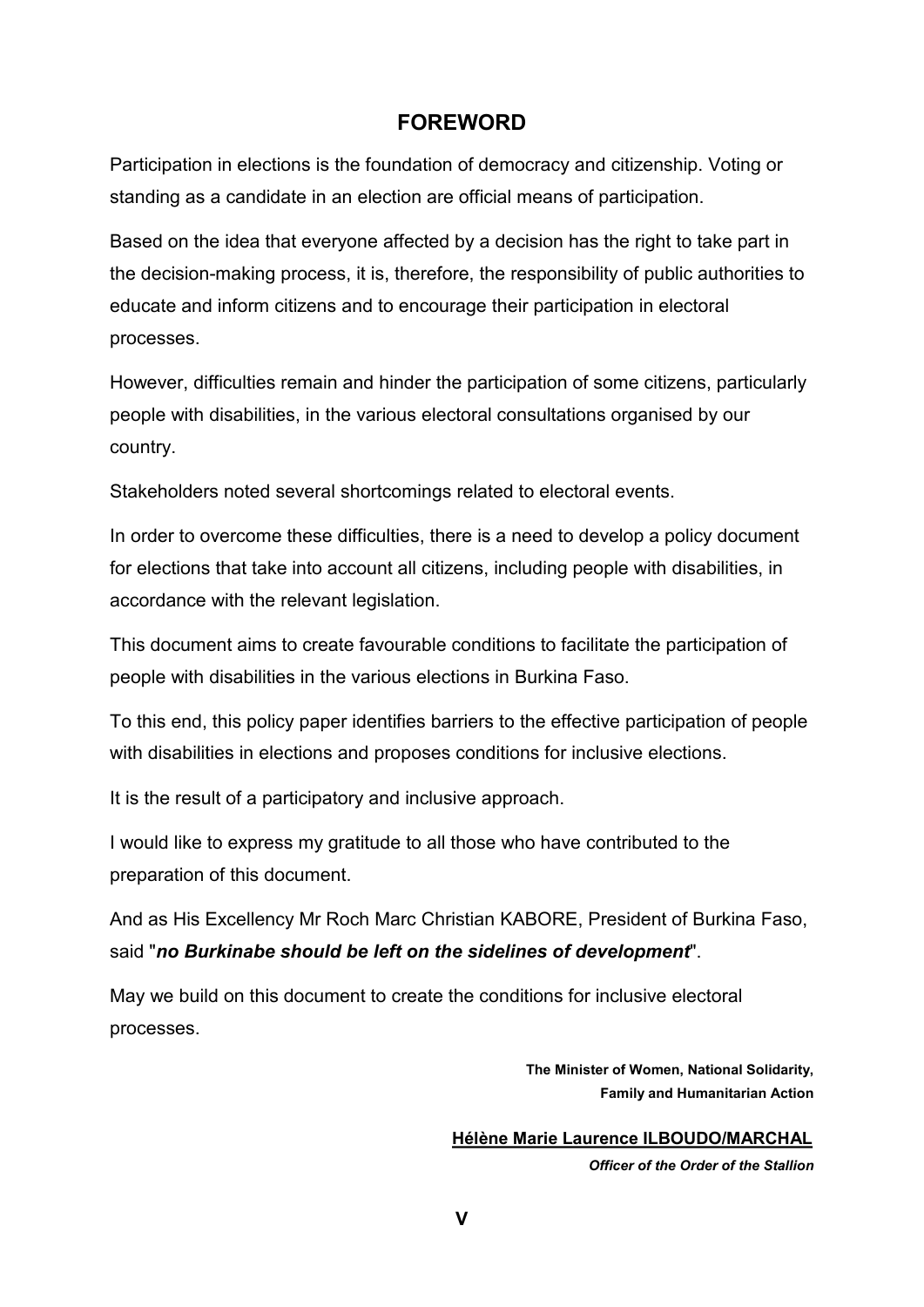## **INTRODUCTION**

<span id="page-5-0"></span>The participation of people with disabilities in elections is a recognised right in Burkina Faso. Indeed, the constitution of 2 June 1991 stipulates in its article 1 that "all Burkinabe are born free and equal in rights...". Furthermore, in article 12, it stipulates that "*all Burkinabe, without distinction, have the right to participate in the management of the affairs of the State and society. As such, they are eligible to vote and to stand for election under the conditions provided for by the law*."

These provisions were reaffirmed by Law N°012-2010/AN of 1 April 2010 on the protection and promotion of the rights of persons with disabilities in its articles 40 to 43.

Despite these legal provisions, people with disabilities face enormous difficulties in fully enjoying their political rights during elections.

It is to overcome these shortcomings that the Permanent Secretariat of the National Multisectoral Council for the Protection and Promotion of the Rights of Persons with Disabilities (SP-COMUD/Handicap), with the support of the NGO Light for the World, has undertaken to produce this guide.

## <span id="page-5-1"></span>**I DEFINITIONS OF CONCEPTS**

For the purposes of harmonising understanding, it is necessary to define the following concepts:

- access ramp: this refers to an arrangement in the form of a 5% inclined ramp, fixed or mobile, allowing people with disabilities access to public or private places, including buildings (safe, non-slip, with a handrail, width);
- **Reasonable accommodation:** according to Article 2(4), "reasonable accommodation" means necessary and appropriate modification and adjustments not imposing a disproportionate or undue burden, where needed in a particular case, to ensure to persons with disabilities the enjoyment or exercise on an equal basis with others of all human rights and fundamental freedoms;
- **Persons with disabilities:** according to Article 1 paragraph 2 of the Convention on the Rights of Persons with Disabilities, "persons with disabilities include those who have long-term physical, mental, intellectual or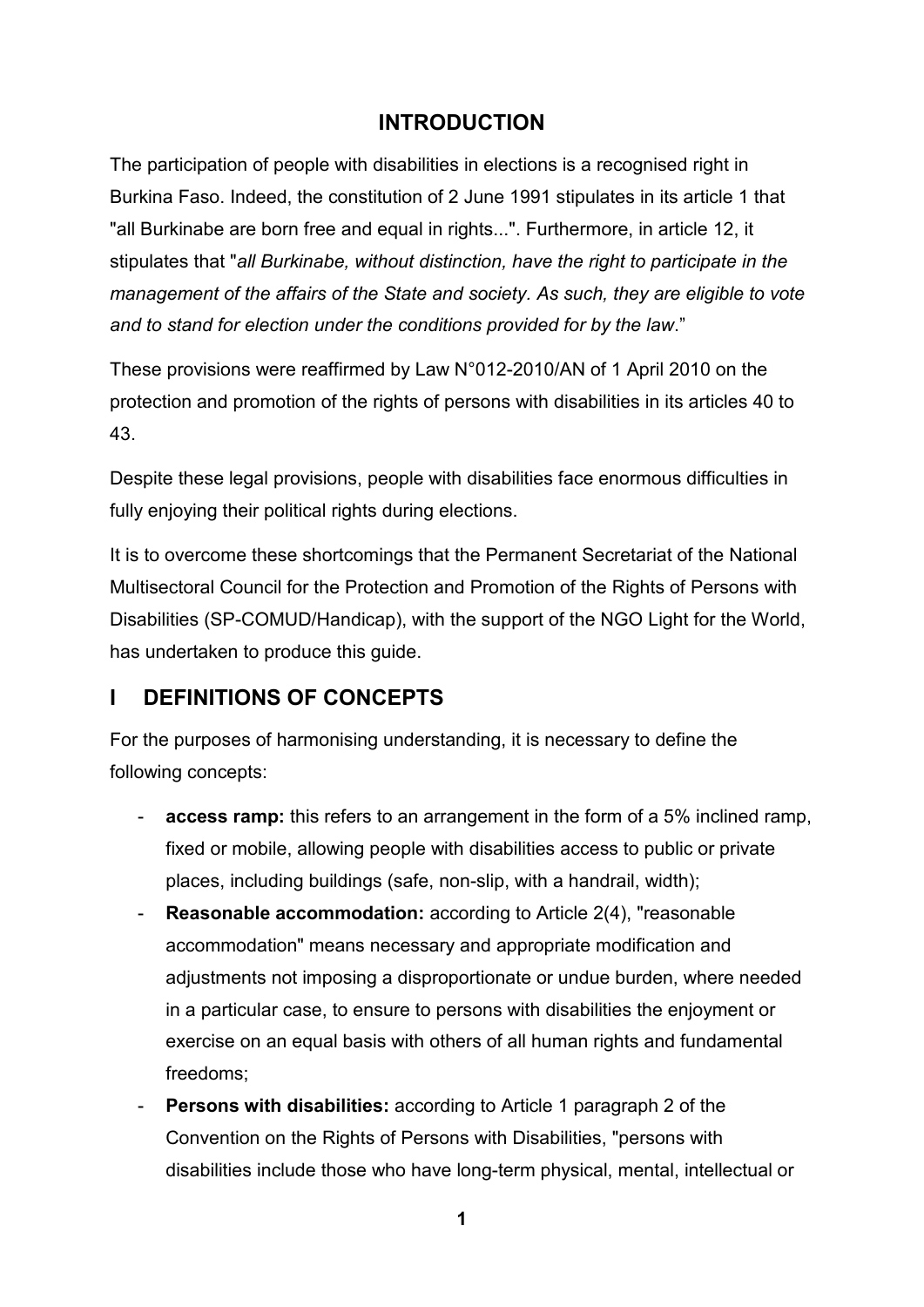sensory impairments which in interaction with various barriers may hinder their full and effective participation in society on an equal basis with others".

- **accessible format:** according to the Marrakesh Treaty adopted on 27 June 2013, the term accessible format refers to "all formats that enable a person with a visual or other sensory disability to access content as easily and freely as a person without such a disability, including digital formats"
- **Electoral participation:** this is the opportunity for people with disabilities to vote or be voted for freely and independently in municipal, legislative and presidential elections.
- **Social inclusion:** Social inclusion is seen as the process of improving the conditions for participation in society of people who are disadvantaged on the basis of age, gender, disability, race, ethnicity, origin, religion or economic or other statuses. Promoting social integration requires removing barriers to citizen participation, including laws, policies and institutions, and changing discriminatory attitudes and behaviours, as well as adopting active integration measures to facilitate such participation. (UN SG Report on the World Social Situation 2016).

It means that all people, regardless of their abilities, have the opportunity to participate fully in society.

To this end:

- laws and regulations are designed and written for all;
- rights are respected and effective for all;
- duties are the same for all citizens;
- the differences in abilities between all individuals, disabled or not, are recognised and valued;
- accessibility at all levels is effective.

<span id="page-6-1"></span> $\overline{a}$ 

- **Inclusion:** is a democratic effort to ensure that all citizens, with or without disabilities, can participate fully in society on the basis of equal rights.<sup>[1](#page-6-0)</sup>

<span id="page-6-0"></span>[<sup>1</sup>](#page-6-1) [www.prezios-handicap.org](http://www.prezios-handicap.org/)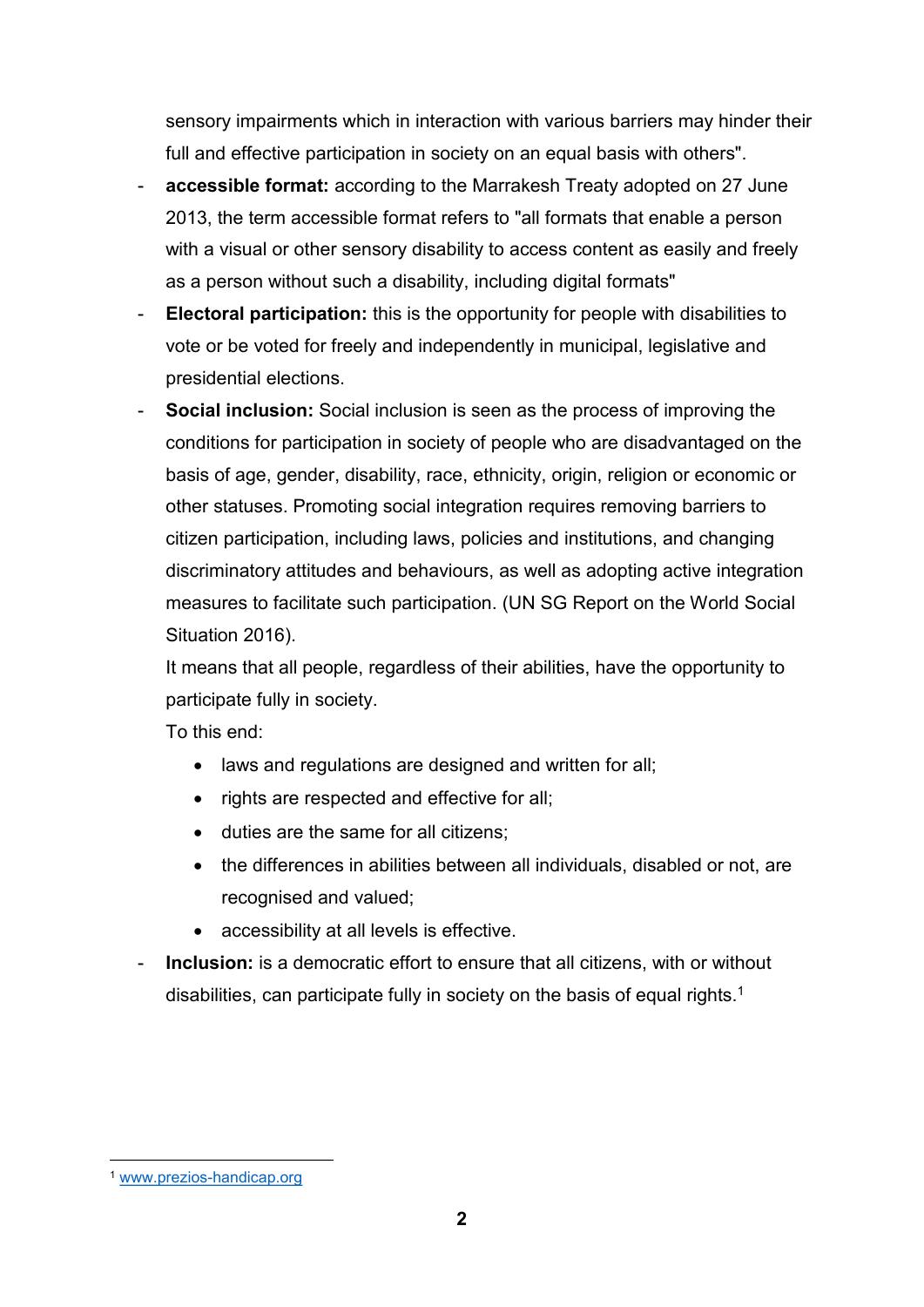## <span id="page-7-0"></span>**II OVERVIEW OF THE SITUATION OF PEOPLE WITH DISABILITIES IN BURKINA FASO**

People with disabilities constitute a fairly large proportion of the total population. As such, the state is making efforts to address their concerns.

Despite these efforts, they still face a number of difficulties which can be summarised as follows

- the persistence of negative socio-cultural stigma around disability: divine curse, incapacity, social burden
- difficulties in accessing basic social services: health, education, training, employment, communication, etc.
- social injustice: marginalisation, exclusion, physical abuse, moral and psychological violence, rape, etc.
- the insufficient organisation of the disability sector and of people with disabilities;
- the lack of reliable statistical data on disability;
- insufficient resources allocated to the field of disability;
- several barriers to the effective exercise of their civil and political rights.

## <span id="page-7-1"></span>**III LEGAL PROVISIONS FOR THE PARTICIPATION OF PERSONS WITH DISABILITIES IN THE ELECTORAL PROCESS**

In order to guarantee the effectiveness of the rights of persons with disabilities, Burkina Faso has ratified legal instruments at the international level and has adopted legislation and regulations at the national level.

The Convention on the Rights of Persons with Disabilities, ratified on 23 July 2009 by Burkina Faso, requires in its article 29: "**States Parties shall guarantee to persons with disabilities political rights and the opportunity to enjoy them on an equal basis with others, and shall undertake to**;

Article 12 of the Constitution of 2 June 1991 states **that "all Burkinabè, without distinction, have the right to participate in the management of State and social affairs**". As such, people with disabilities are eligible to vote and stand for election.

Law N°012-2010 / AN of 1 April 2010 on the protection and promotion of the rights of persons with disabilities in its article 40 *states that "any person with disabilities enjoys*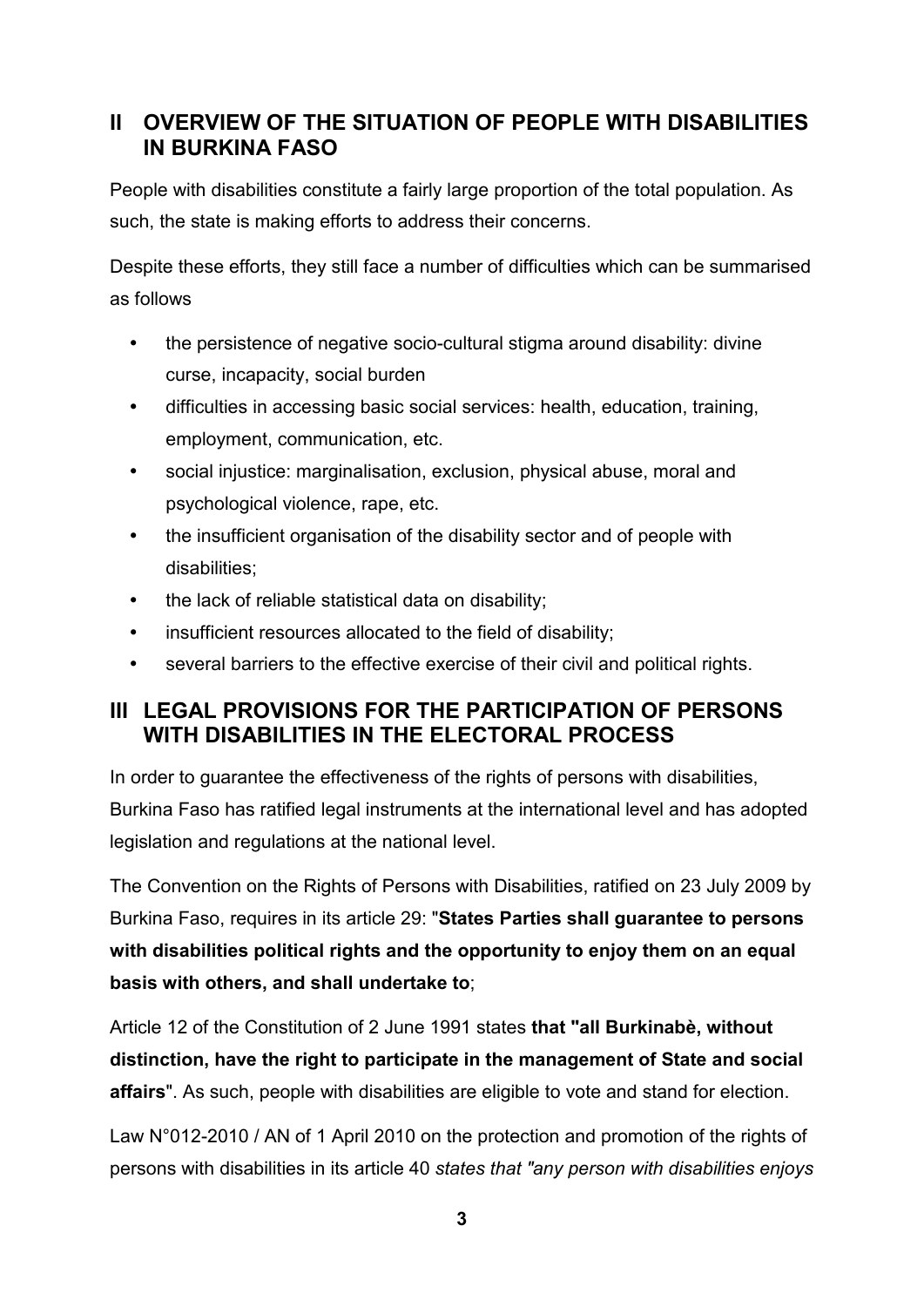*the same civil and political rights and exercises them on an equal basis with others and in compliance with the texts in force relating to legal capacity"* and article 43 reaffirms the same provision.

On the right to vote of people with disabilities, the **electoral code** in its **article 91**  specifies that *"Any voter with an impairment or physical disability making it impossible for him or her to express his or her choice and to introduce his or her ballot paper in the ballot box, is authorised to be assisted by a voter of his or her choice or by a member of the polling station".*

In the light of these provisions, no person may be deprived of his or her right to vote and to stand as a candidate in elections because of his or her disability, unless he or she is incapacitated or finds himself or herself in the cases provided for in Article 44 of the Electoral Code.

## <span id="page-8-0"></span>**IV BARRIERS TO THE EFFECTIVE PARTICIPATION OF PERSONS WITH DISABILITIES IN THE ELECTORAL PROCESS**

People with disabilities face several barriers to the effective exercise of their civil and political rights. These barriers include

## <span id="page-8-1"></span>**IV.1 Social exclusion of people with disabilities linked to negative social representations of disability**

People with disabilities are subject to many negative social perceptions, the consequences of which are

- lack of self-esteem;
- withdrawal;
- non-participation.

These attitudes militate against their full participation in the electoral process.

#### <span id="page-8-2"></span>**IV.2 Difficulties related to access for people with disabilities**

They are of two (02) kinds.

#### <span id="page-8-3"></span>**IV.2.1 Barriers to information and communication**

- the non-transcription of messages from the electoral process into sign language;
- the non-transcription of messages from the electoral process into Braille.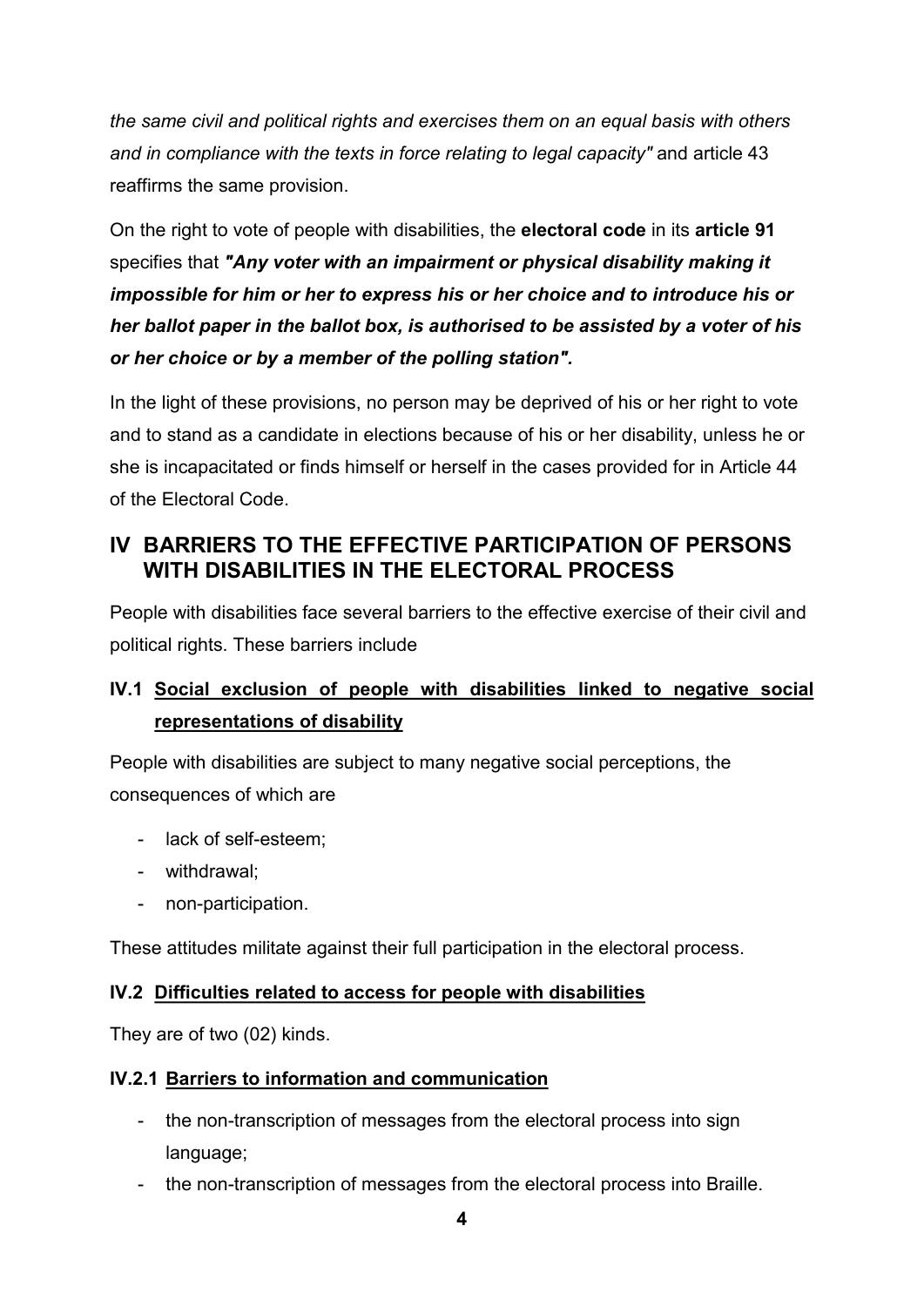## <span id="page-9-0"></span>**IV.2.2 Physical barriers.**

- the lack of ramps and wheelchairs in the buildings housing **the polling stations;**
- **the existence of obstacles (stairs, the height of terraces, etc.)**
- the unsuitability of voting booths for wheelchair users;
- the unsuitability of ballot papers for visually impaired people;
- long queues and lack of waiting facilities (seating) ;

### <span id="page-9-1"></span>**IV.2.3 Barriers to candidacy and election for people with disabilities**

- poor positioning on candidate lists;
- non-engagement of people with disabilities;
- the disadvantageous socio-economic situation is illustrated by the high unemployment rate, the low level of schooling and the increased risk of poverty, dependence leading to a lack of interest in politics.

### <span id="page-9-2"></span>**IV.2.4 Legislation and policies**

- the insufficient application of laws and regulations;
- inconsistency between the principle of inclusion of PwDs and certain provisions of the electoral code (art 42 and 44);
- lack of incentive policies for people with disabilities to apply.

## <span id="page-9-3"></span>**V ARRANGEMENTS FOR THE EFFECTIVE PARTICIPATION OF PWDS IN THE ELECTORAL PROCESS**

In order to achieve inclusive elections, measures must be taken to facilitate the participation of persons with disabilities throughout the process:

#### <span id="page-9-4"></span>**V.1 At the level of the Independent National Electoral Commission**

INEC has an important role to play in facilitating the participation of people with disabilities in elections. The following measures can be taken:

#### ❖ **Pre-election period**

- insert a module on introducing and voting for voters with disabilities;
- provide information on voter registration in formats accessible to people with disabilities (people with visual, sensory and intellectual disabilities);
- tailor training, information and awareness-raising on the electoral process to people with disabilities;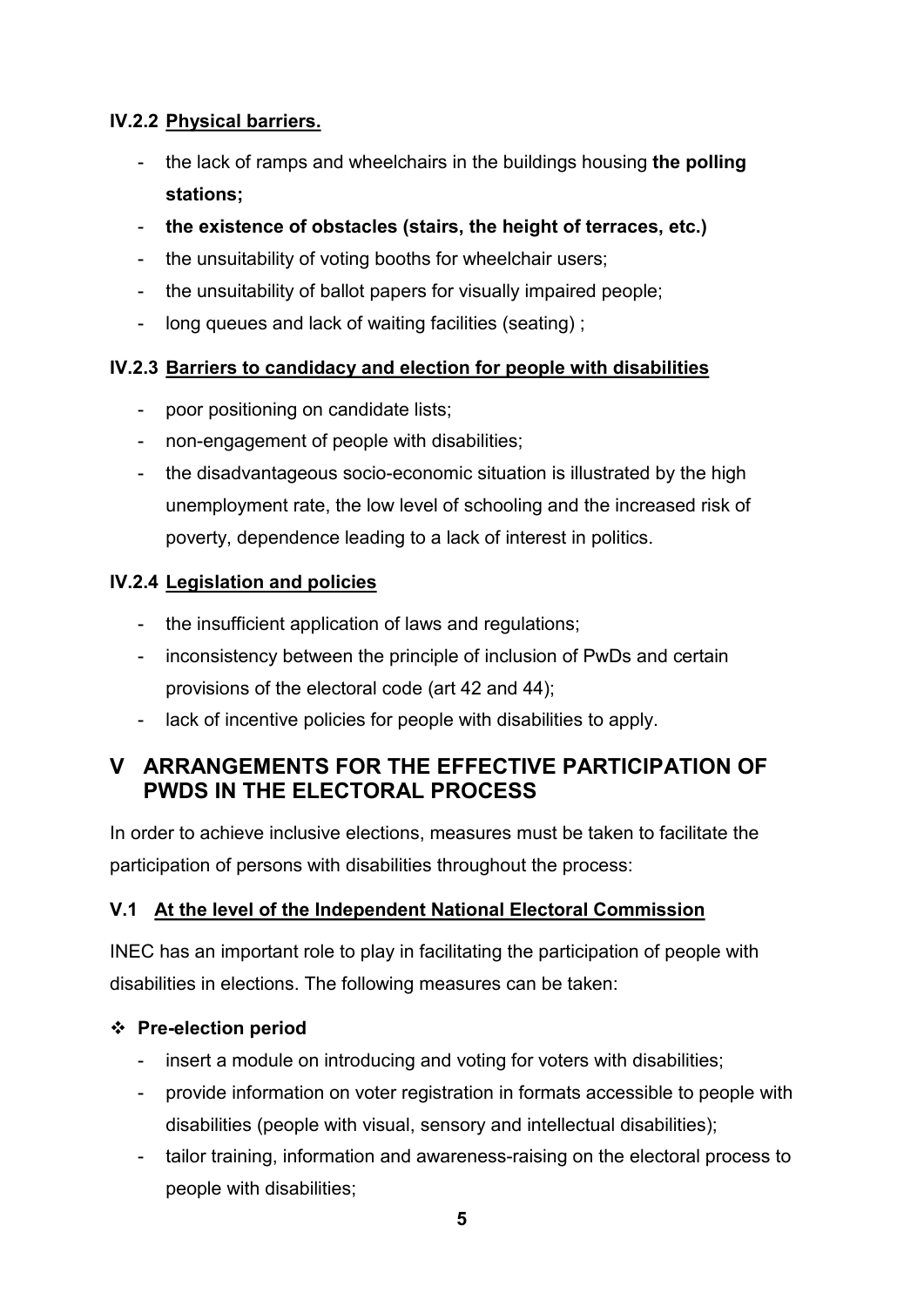- include Organisations of Persons with Disabilities in voter education and awareness initiatives;
- Make the INEC website accessible to people with sensory disabilities;

### ❖ **Election period**

- adapting electoral registration sites to make them more accessible to people with disabilities:
- ensure that the arrangements put in place allow for the effective participation of people with disabilities in voting (adapted ballot papers, adapted voting booths, accessible voting places);
	- Adapted ballot papers: ballot papers transcribed in Braille and/or in legible text format to facilitate voting by visually impaired people;
	- Adapted polling booths: install booths that are free of any obstacle to allow voting by people with reduced mobility;
	- Adapted ballot box: a lowered ballot box or a step should be provided while respecting the safety guidelines for voting by people of short stature or people in wheelchairs with their own hands;
	- Accessible polling stations: a clearly marked, barrier-free route to the polling station where the entrance is equipped with a ramp to improve the safety and independence of people with reduced mobility. Chairs or benches are provided in the polling station to allow people with mobility difficulties to rest. Human assistance is recommended for these people when they request it at the entrance to the polling station.

## ❖ **Post-election period**

- Make the INEC website accessible to people with sensory disabilities.
- Making election results available in accessible formats for people with disabilities

#### <span id="page-10-0"></span>**V.1.1 At the level of political parties and formations**

Political parties and organisations must think about the access of people with disabilities to the voting process in each of their actions or interventions. To do so, they should:

#### ❖ **Pre-election period**

- adapt the content of their messages to people with disabilities;
- ensure the physical accessibility of the meeting places;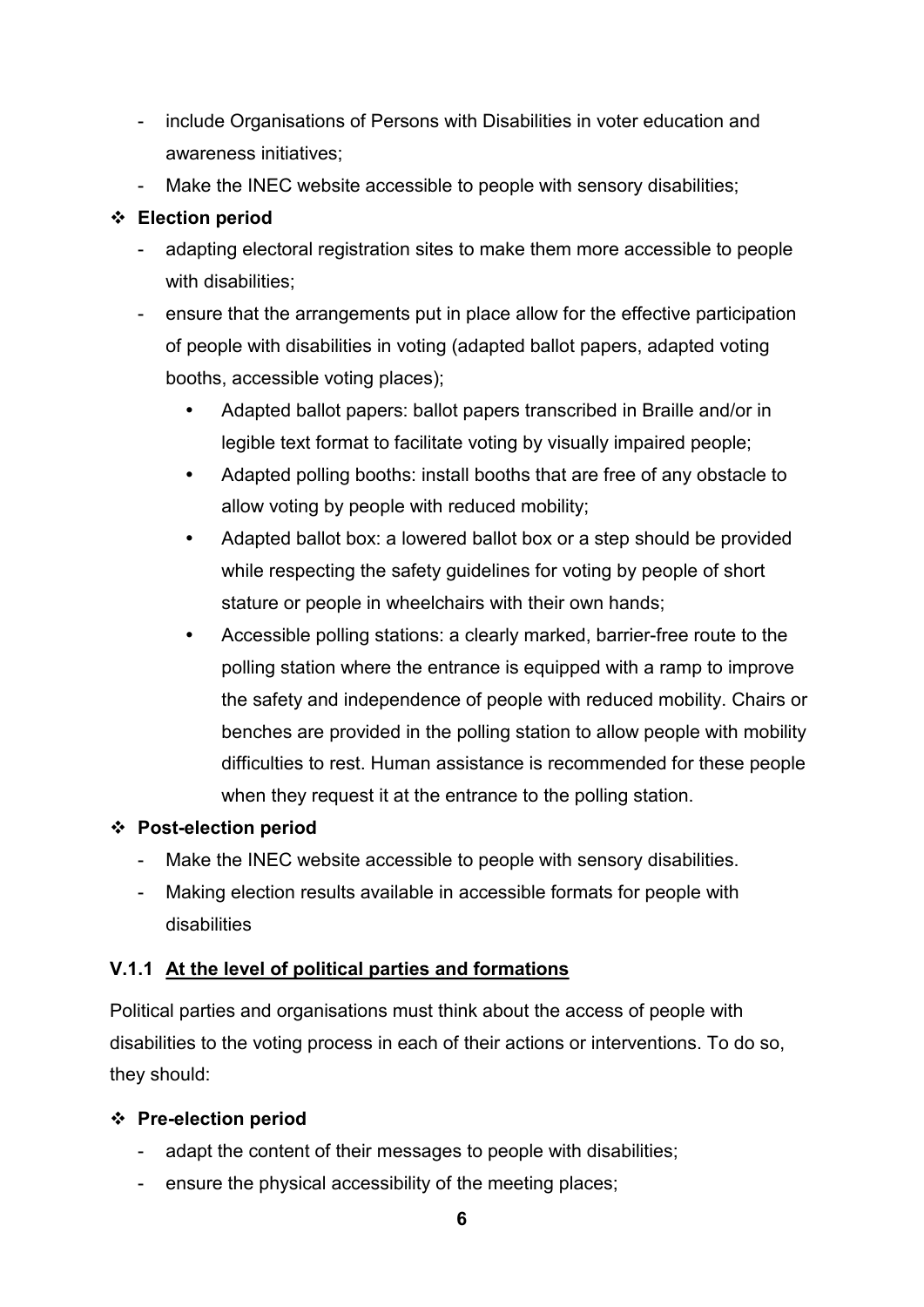- Encouraging the membership of people with disabilities in political parties and organisations;
- promote the application of people with disabilities;
- take into account people with disabilities and the issue of disability in their programmes and projects for society;
- make their website accessible to people with sensory disabilities;

#### ❖ **Election period**

- disseminate information on political party platforms in accessible formats;
- make information for the public accessible to people with disabilities, especially through the press and other communication channels;
- ensure that the arrangements put in place allow for the effective participation of people with disabilities in voting (adapted ballot papers, adapted voting booths, accessible voting places)

#### ❖ **Post-election period**

- Make election results available in accessible formats for people with disabilities

## <span id="page-11-0"></span>**V.1.2 At the level of Organisations of Persons with Disabilities (OPDs)**

Leaders of organisations of people with disabilities should:

#### ❖ **Pre-election period**

- to raise awareness among their members of the right to participate in the conduct of public affairs, including the right to vote;
- raise awareness among their members to become active in political parties, to register to vote, to exercise their right to vote and to take an interest in political life;
- encourage the candidacy of people with disabilities in various elections;
- ensure that people with disabilities have access to the documents they need to vote;
- provide civic education for members in accessible formats;
- carry out communication actions on the participation of people with disabilities in elections;
- encourage people with disabilities to participate in political and civic life;
- encourage people with disabilities to be members of INEC branches;
- work to ensure that their members get the voting documents;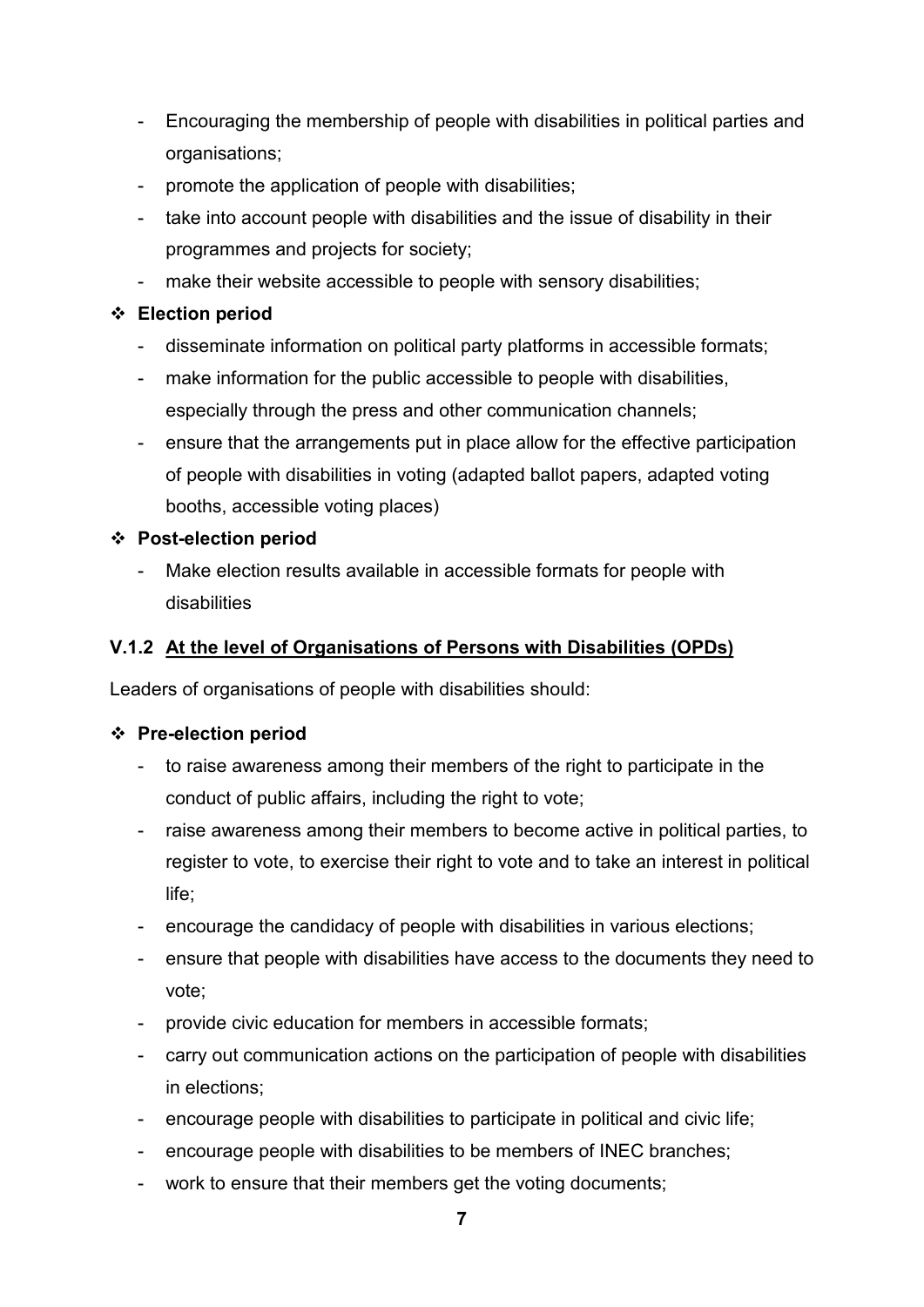- make their website accessible to people with sensory disabilities;

#### ❖ **Election period**

- encourage OPDs to participate in the observation of the electoral process;
- ensure that voting materials are accessible;
- encourage people with disabilities to participate in the observation and monitoring of the electoral process.
- ensure that the arrangements put in place allow for the effective participation of people with disabilities in voting (adapted ballot papers, adapted voting booths, accessible voting places)

#### ❖ **Post-election period**

- Making election results available in accessible formats for people with disabilities

#### <span id="page-12-0"></span>**V.1.3 At the level of observers and monitors**

Observers of the electoral process should:

- integrate the issue of disability in the observation sheets of the electoral process.
- ensure that the arrangements put in place allow for the effective participation of people with disabilities in voting (adapted ballot papers, adapted voting booths, accessible voting places)

#### <span id="page-12-1"></span>**V.1.4 At family and community level**

Families and communities should:

#### ❖ **Pre-election period**

- establish civil status documents for people with disabilities to enable them to have voting documents;
- raise awareness among their members, including people with disabilities, at registration and the polls.

#### ❖ **Election period**

- assisting people with disabilities to get to the polling station;
- assist the person with a disability (according to his/her choice) in voting;
- help people with disabilities understand the social programmes of political parties and candidates to enable them to make their choice;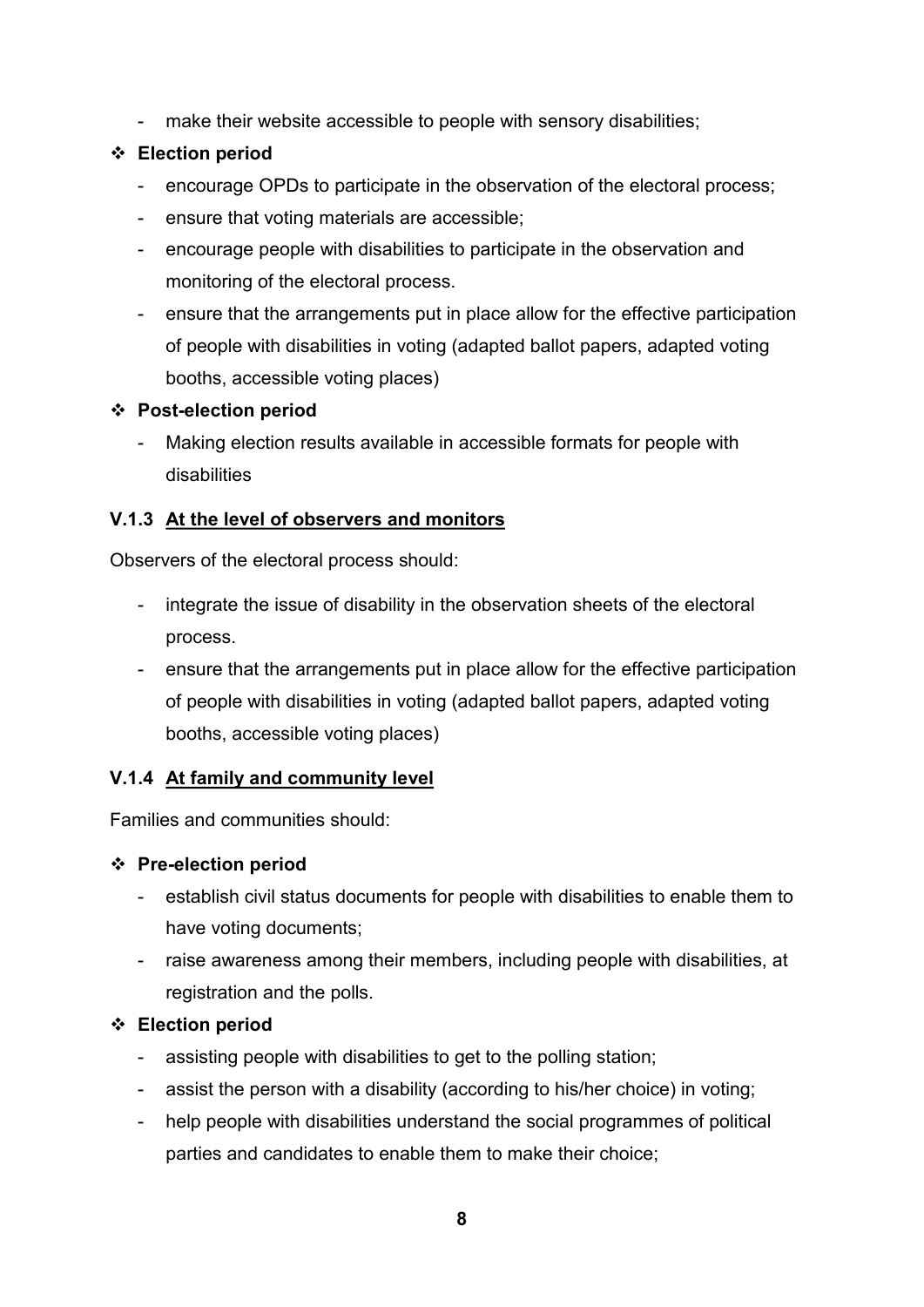- maintain the secrecy of the vote of the disabled person receiving voting assistance.

#### ❖ **Post-election period**

- explain to people with disabilities the results of the votes.

#### <span id="page-13-0"></span>**V.1.5 At the level of the person with a disability**

People with disabilities should:

- engage personally and financially in political and public life;
- register to vote and go to the polls.

#### <span id="page-13-1"></span>**VI RECOMMENDATIONS**

To facilitate the effective participation of persons with disabilities in electoral events in Burkina Faso, the following recommendations are made

#### <span id="page-13-2"></span>**VI.1 To OPDs**

- advocate with stakeholders (CENI, CSC, CNDH, Government, political parties, etc.) for the effective participation of people with disabilities in the various elections;

#### <span id="page-13-3"></span>**VI.2 To Political Parties**

- take into account people with disabilities and the issue of disability in society's programmes and projects.

#### <span id="page-13-4"></span>**VI.3 To the Superior Council of Communication**

- familiarise themselves with the lexicon of common disability terms and to ensure that it is respected.

#### <span id="page-13-5"></span>**VI.4 To INEC**

- ensure that the issue of disability is taken into account throughout the electoral process.

#### <span id="page-13-6"></span>**VI.5 Concerning the NHRC**

- ensure specific monitoring of the effective enjoyment by PwDs of the rights and freedoms that are essential during the election period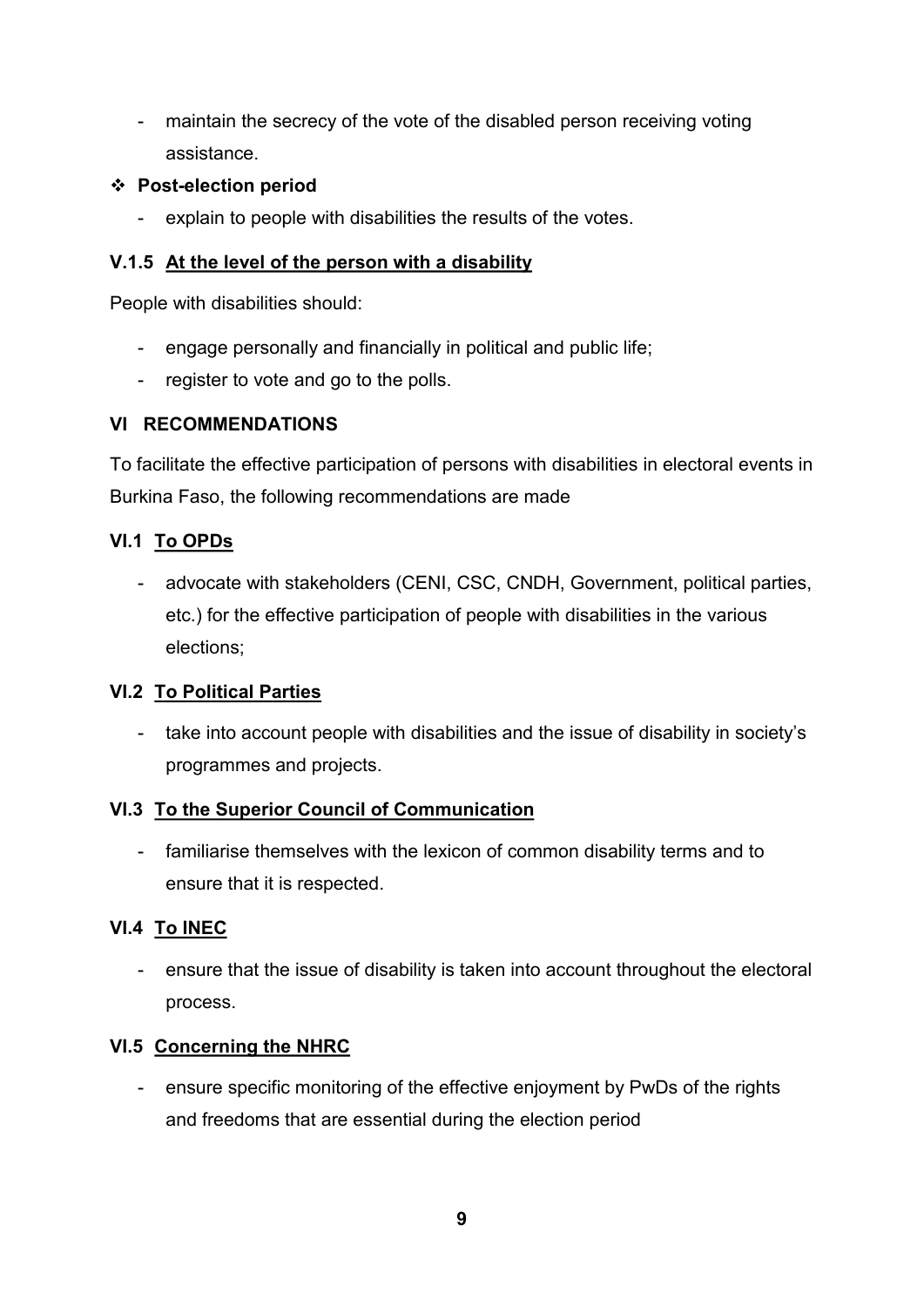- ensure the monitoring of the realisation of all human rights of PwDs registered on the registration lists and verify the implementation of the measures taken for their effective participation in the electoral process

### <span id="page-14-0"></span>**VI.6 Towards the MCRP**

- make information during the election period accessible to all people with disabilities.

## <span id="page-14-1"></span>**VI.7 To the SP/COMUD/Handicap**

- monitor and evaluate the participation of people with disabilities in elections;
- challenge the actors involved in the organisation of elections to respect the rights of people with disabilities;
- empowering people with disabilities;
- organise a technical and multi-stakeholder meeting between key actors (INEC, CSC, OPDs and MCRP).

### <span id="page-14-2"></span>**VI.8 To the MATD**

- revise the electoral code to make voting accessible for people with disabilities.

## <span id="page-14-3"></span>**VI.9 To TFPs**

- strengthen the technical and financial capacities of Organisations of Persons with Disabilities;
- provide technical and financial support to the State for the organisation of inclusive elections.

### <span id="page-14-4"></span>**VII FOLLOW-UP MECHANISM FOR THE EVALUATION OF THE GUIDE'S RECOMMENDATIONS**

The mechanism for monitoring and evaluating the implementation of the guide's recommendations will include a monitoring and evaluation dimension. COMUD/Handicap in partnership with the MATD, the MJDHPC, the CENI and the

political parties will ensure that the recommendations of the guide are implemented.

Monitoring will consist of data collection, analysis and reporting in order to provide evidence of progress in the implementation of the actions and the objectives achieved.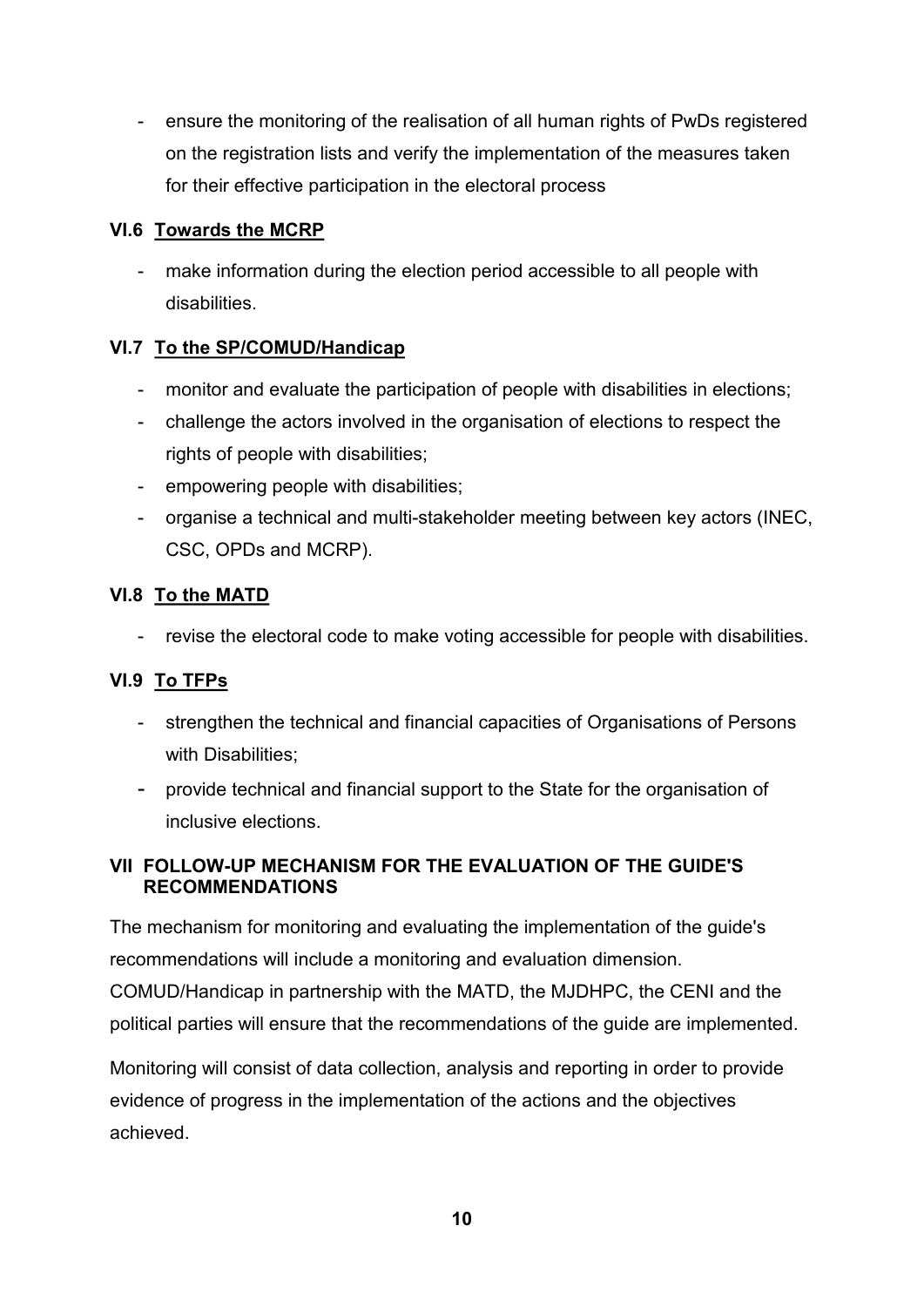The SP/COMUD/Handicap, the independent structures and the OPDs will follow up on the recommendations.

As for the evaluation, it will include the following aspects: a mid-term evaluation and a final evaluation. The evaluation will involve stakeholders and development partners on the basis of reports prepared before, during and after the elections. To this end, the following actions should be carried out in the post-election period:

- produce a report on the observation of voting by voters with disabilities;
- strengthen the capacity of elected persons with disabilities;
- accountability to the public and especially to Organisations of Persons with Disabilities:
- to monitor through Organisations of Persons with Disabilities the activities of elected officials and particularly elected people with disabilities;
- involve OPDs in relevant trainings.